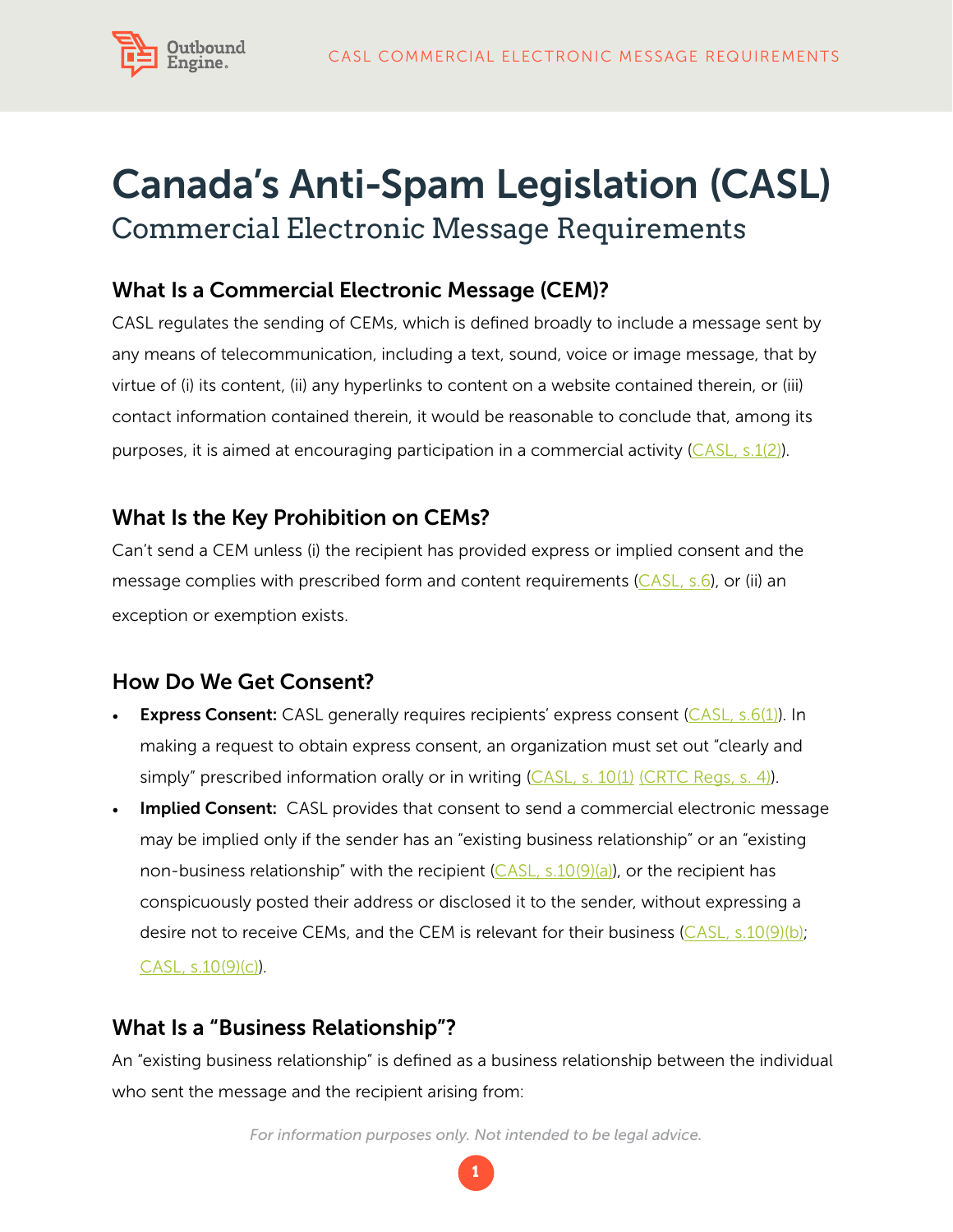

- the purchase or lease of a product, goods, a service, land or an interest or right in land, within the two-year period immediately before the day on which the message was sent;
- the acceptance by a person to whom the message is sent, within a two-year period, of a business, investment or gaming opportunity offered by the sender;
- the bartering of a product, goods, a service, land or an interest or right in land between the recipient and sender, within a two-year period;
- a written contract entered into between the recipient and sender, if currently in existence or expired within the two-year period; or
- an inquiry or application, within the six month period immediately before the day on which the message was sent, made by the recipient to the sender with respect to anything mentioned above [\(CASL, s.10\(10\)\)](http://laws-lois.justice.gc.ca/eng/acts/E-1.6/page-3.html%23docCont).

An "existing non-business relationship" means a non-business relationship between the sender and recipient, and is set out in [CASL, s.10\(13\).](http://laws-lois.justice.gc.ca/eng/acts/E-1.6/page-3.html%23docCont)

#### Are There Exceptions & Exemptions to the Consent Requirement?

CASL sets out certain exceptions pursuant to which consent is not required in order to send a commercial electronic message, such as certain transactional messages  $(CASL, s.6(6))$ . However, CEMs sent pursuant to those exceptions must still comply with prescribed form and content requirements (see below).

CASL also sets out some exemptions which exempt certain CEMS from the consent requirements and the form and content requirements, such as certain messages sent (i) between organizations that have a relationship, (ii) within an organization; (iii) in response to a request, inquiry or complaint, (iv) to satisfy a legal obligation, or (v) between individuals where there is a personal or family relationship ([CASL, s.6\(5\)](http://laws-lois.justice.gc.ca/eng/acts/E-1.6/page-2.html%23h-6); [CRTC Reg. 3](http://laws-lois.justice.gc.ca/eng/regulations/SOR-2012-36/page-1.html)).

#### What Are the Form and Content Requirements?

CASL sets out certain requirements regarding the form and content of commercial electronic messages. Specifically, the CEM must set out certain prescribed information about the sender and the person on whose behalf the message is sent, and an unsubscribe mechanism.

*For information purposes only. Not intended to be legal advice.*

**2**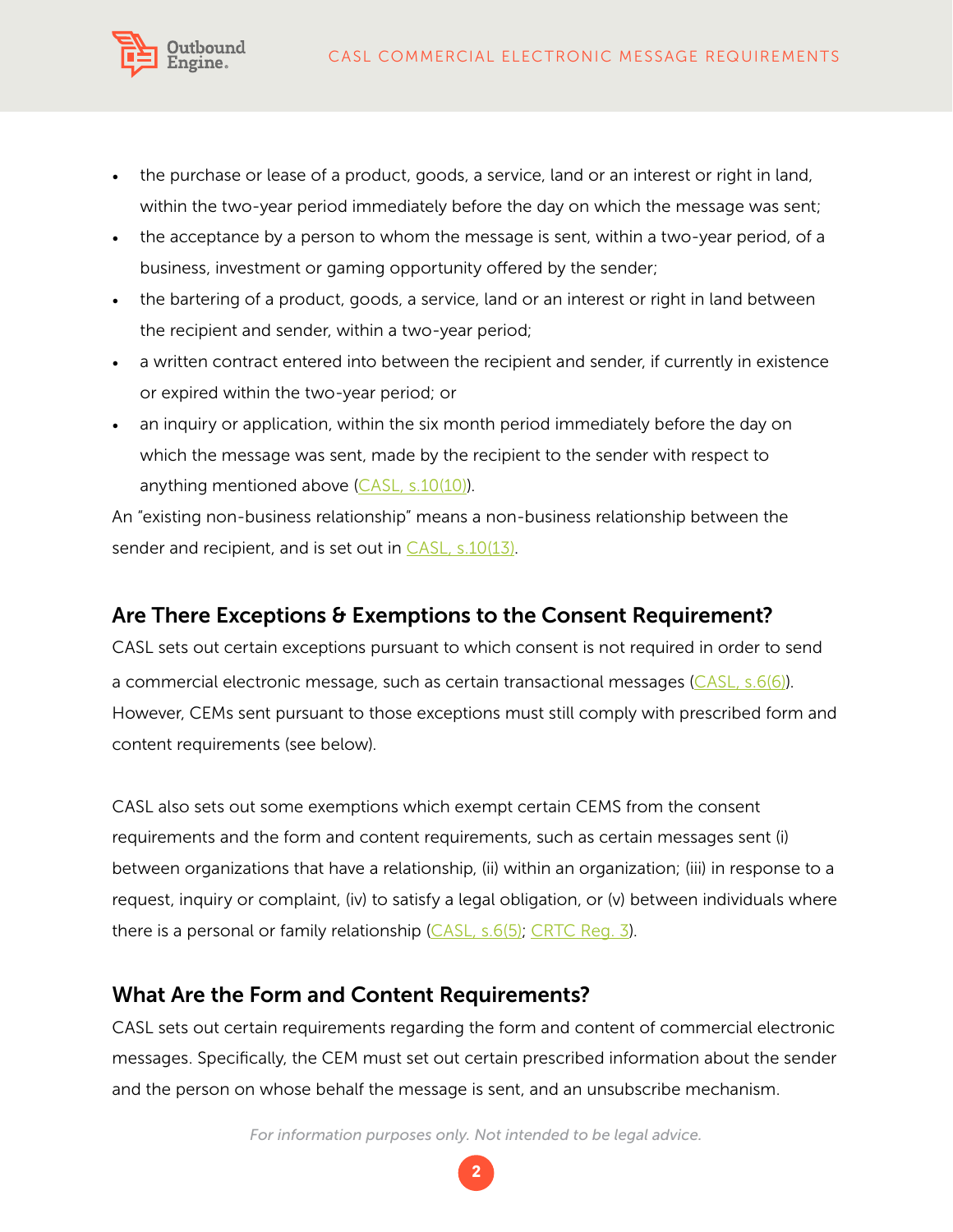

#### What Are the Form and Content Requirements?

CASL identifies the Canadian Radio-television and Telecommunications Commission ("CRTC") as the agency primarily responsible for regulatory enforcement, and permits the Commission to impose administrative monetary penalties of up to \$1 million per violation for individuals and \$10 million per violation for businesses. CASL outlines a range of factors to be considered, including the nature and scope of the violation, in assessing the penalty amount [\(CASL, s.20](http://laws-lois.justice.gc.ca/eng/acts/E-1.6/page-8.html%23h-12)).

CASL also sets out a private right of action permitting individuals to bring a civil action for alleged violations of CASL, up to \$200 per violation up to \$1 million for each day on which the violation occurs [\(CASL, s.47\)](http://laws-lois.justice.gc.ca/eng/acts/E-1.6/page-14.html%23h-22).

#### When Is CASL in Force?

- • CEM provisions come into force on July 1, 2014.
	- Transition period begins (see below).
- Computer program provisions come into force on January 15, 2015
- Private right of action comes into force on July 1, 2017

#### What Is the Transition Period for CEMS?

- If there is an existing EBR as of July 1, 2013, and it includes sending CEMs, consent is implied until the earlier of:
	- The recipient withdraws consent, or
	- July 1, 2017.

*For information purposes only. Not intended to be legal advice.*